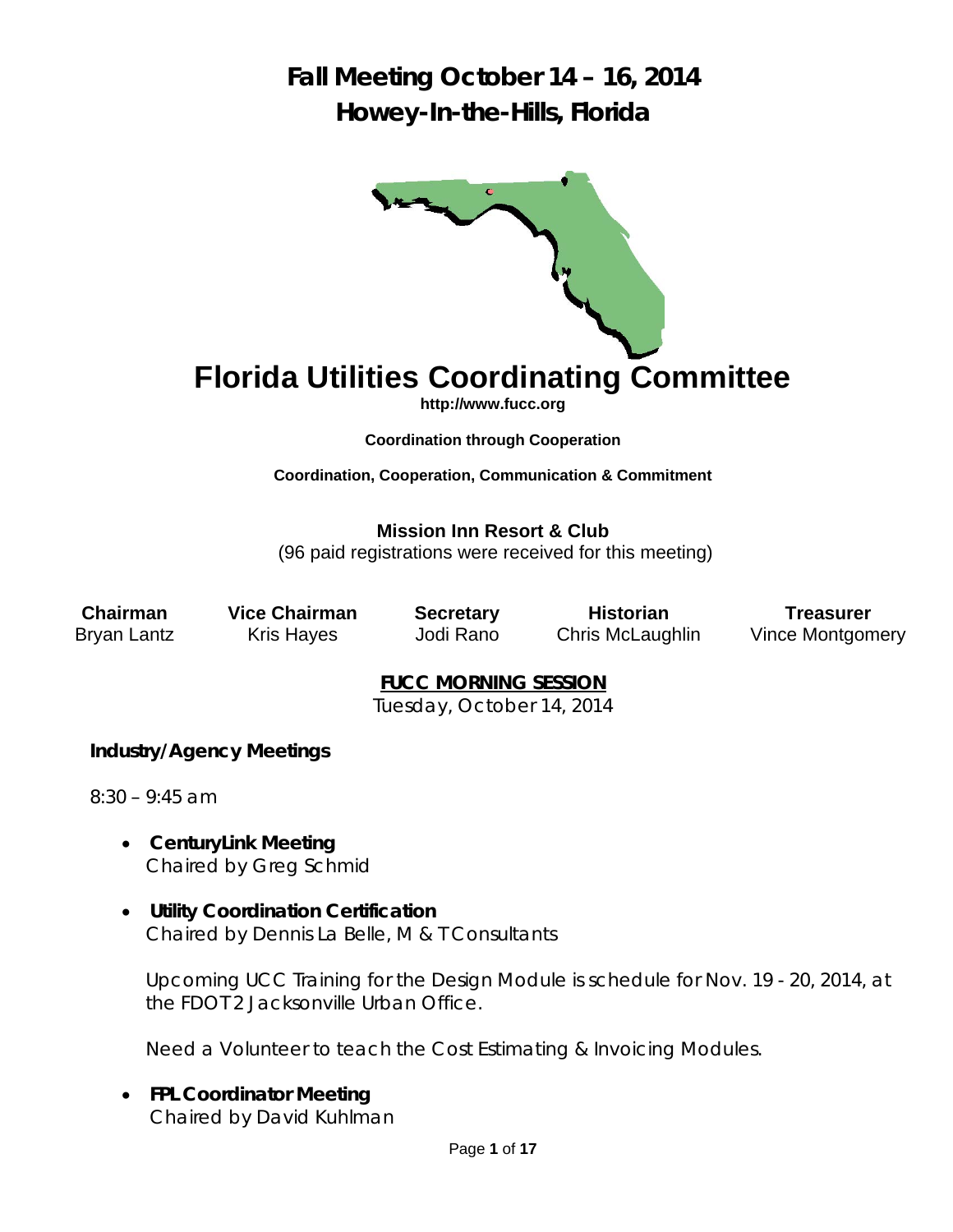### 10:00 -11:30 am

### **Joint Standing Subcommittee Meeting & FUCC Announcements**

- **Programs** *Chair Needed* (See Below Position Duties)
	- 1. Work with the chairman to set up the program for each meeting.
	- 2. Call and email potential speakers to determine who is available for presentation.
	- 3. Determine which subcommittee will be meeting and time requirements.
	- 4. Determine which companies need meeting space and time requirements (FPL, CenturyLink, etc.)
	- 5. Make arrangements for presentation/workshop and obtain potential speaker list.
	- 6. Determine meeting room requirements for the presentations/workshops
	- 7. Develop preliminary agenda with meeting space requirements
	- 8. Send preliminary agenda to meeting planners to get with hotel to reserve meeting space
	- 9. Send preliminary agenda to Website Administrator to post on website (at least 1  $\frac{1}{2}$ ) months before the meeting). This is needed for attendees to get approval to attend.
	- 10. Ensure all A/V equipment requirements are available
	- 11. Determine F/B requirements for break and lunch requirements.
	- 12. Meet with presenters and get copies of their presentation
	- 13. Set up the agenda for the entire meeting to insure that all time slots are filled.
	- 14. Determine the meeting room sizes and setup arrangements
	- 15. Finalize the agenda with bios and brief outlines on all presentations.
	- 16. Send final agenda to web site administrator for publication.
	- 17. Meet and greet the presenters during the meeting to go over arrangements.
	- 18. Instruct them on when and where their presentations will be done.
	- 19. Get final copy of the presentation and send to Website chairman
- **Awards/Nominations** *Chaired by Vinnie Lavallette, Cardno*

### *Liaison Person of the Year award was given to Chad Swails, Gulf Power. Chad was not able to attend the Annual Banquet. Vinnie Lavallette presented the award in Howey.*

- **Banquet/Membership/Promotions** *Co-Chaired by Vinnie Lavallette, Cardno & Jeanna Dean, PB*
- **Conference Planning** *Chair Needed*. *Lori McLaughlin, MacDriller, will be assisting the*  FUCC and its Officers with the upcoming Conferences. An RFP will be developed and *brought to membership for discussion*.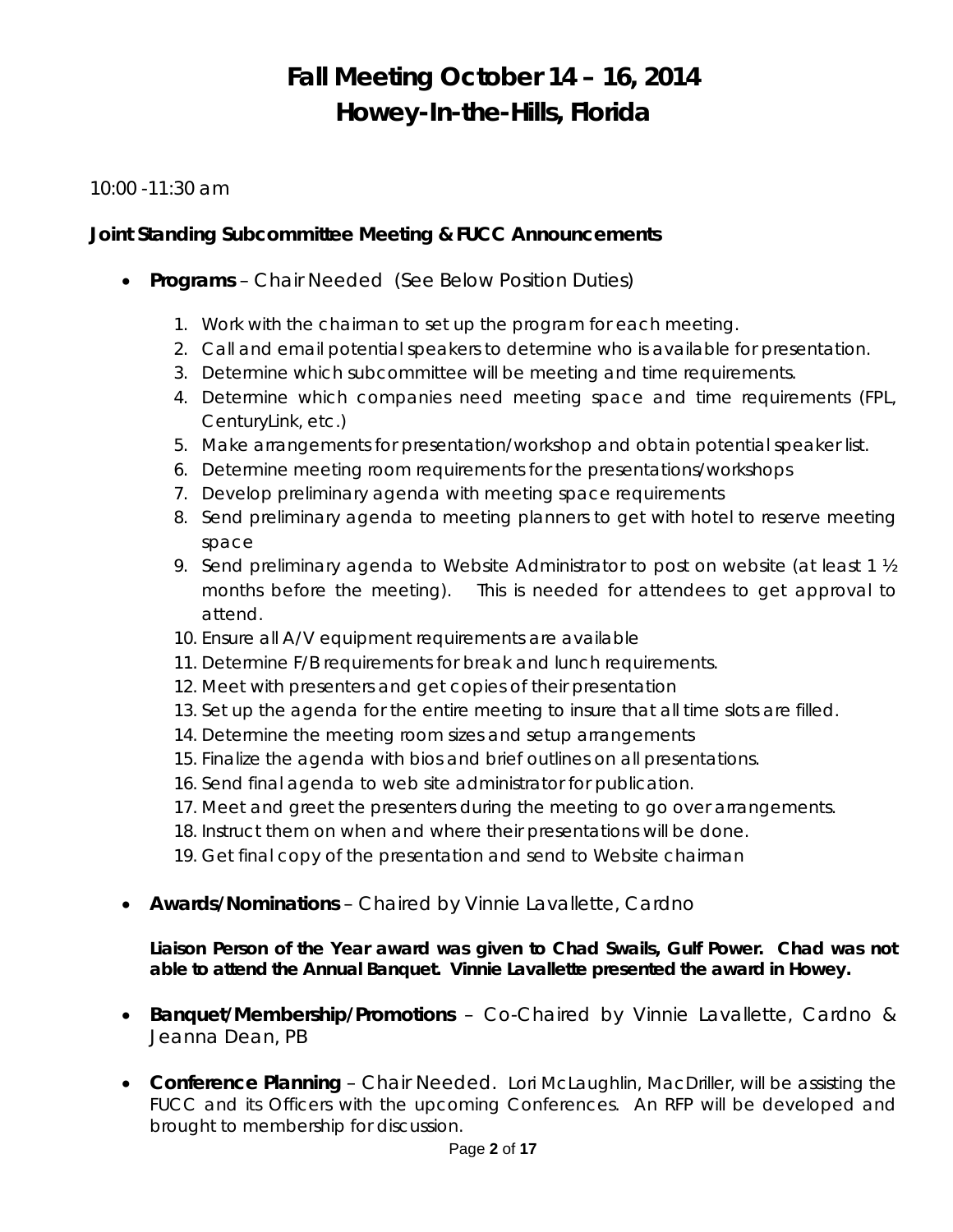## **FUCC AFTERNOON SESSION**

Tuesday, October 14, 2014

## **1:00 – 2:30 pm - FUCC Interest Group Meetings**

**Power Interest Group** 

*Chaired by Robb Brown, Duke Energy Florida (D) & Silas Brown, OUC* 

At the Power Interest Group we had 38 in attendance. We had the following agenda items.

\*Mast Arm Design

- \* Deep Shaft vs Shallow Foundation Removal
- \* New Sound Wall VS OH Line Success/Failure
- \* Lidar and Its Ability to Show Power and Other Lines

We re-capped the mast-arm design that was held at the Summer FUCC meeting. We then discussed the Deep Shaft vs Shallow Foundation Removal. Due to a lack of time, we discussed possible topics of interest for the Winter FUCC program. Great appreciation was expressed to the FDOT staff that attended and participated in the Power Interest Group discussions.

### MAST ARM DESIGN DISCUSSION

We changed the name of this topic to "Structure Design" since the group identified more structure issues other than just Mast Arms. The question was asked by a member, what can we do to resolve the issue? After a lengthy discussion it was clear that this is truly an important thing to coordinate during design and that the UAO needs to identify these concerns as early as possible. FP&L shared an incident that sent 4 contractors to the hospital do to human error. Another member mentioned the issue with 2 different OSHA regulations the Crane and Derik vs Crane or lifting weight and how they work against each other is a catch 22.

### DEEP SHAFT VS SHALLOW FOUNDATION REMOVAL

A colorful discuss was held by the members and the attending FDOT staff. FDOT stated that the department's preference is to do Deep Shaft removal. Several questions were asked to why with little to no answers other than that's what they prefer. Staff mentioned that the utility designers need to assume that Deep Shaft removal will be on all future projects unless otherwise identified in both the notes and pay item. After a lengthy discussion time was running short and we all agreed this is a topic to revisit.

ROUND TABLE

- LCCO brought to everyone's attention the loss of the Florida Supreme court appeal and that they were not sure what impact this could have on future projects or what they planned to do as next steps.
- A discussion on cell phone antennas and their request to attach to distribution poles and how some of the other UAO's handle this request.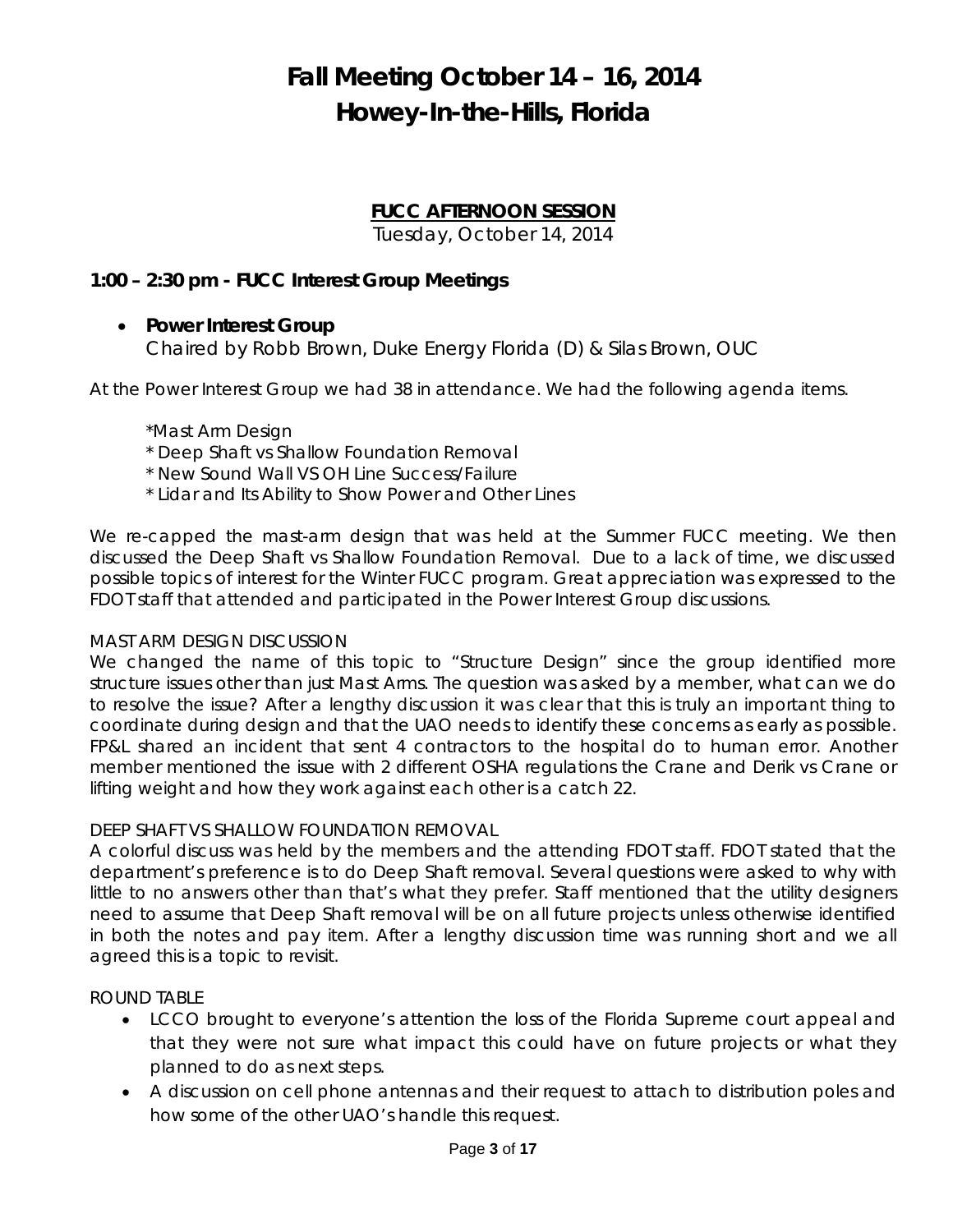*Robb Brown, Duke Energy Florida – robb.brown@duke-energy.com Silas Brown, OUC – sibrown@ouc.com* 

 **Underground Interest Group**  *Chaired by Chris Stermer, Cardno* 

Meeting was called to order at 1:00 PM by Chris Stermer, Cardno TBE, Chairman

A total of 27 were in attendance (10 utility members, 11 consultants, 2 contractors, 3 FDOT, and 1 Sunshine 811) were in attendance. The group was presented with a presentation from Dr. Barry Bunn, Professor of Business at Valencia College in Orlando. The presentation was titled "Drinking Water: Too Precious to Waste". The presentation spoke to the loss of water from underground pipes caused by current construction methods and introduced the group to a new patent pending tool to improve potential pipe damage during construction. After the presentation the group had a discussion on the presentation and where the tool would best apply to the industry. The group in whole agreed this tool would be best applied to the industry with the utility contractor since the municipal utility owners cannot dictate means and methods to the contractor.

The group then had a discussion as it relates to the Florida Statute 556, Underground Facility Damage Prevention and Safety, specifically talking about the lack of utility locators not locating service laterals and drops. Whether it is required by the utility owner or not and if the service lateral or drop is not located is the excavator finically responsible. The representative from Sunshine 811 agreed that all utility own facilities need to be marked. It was suggested that when submitting an excavation ticket to place in the remarks section of the ticket "To locate all service laterals and drops". This would provide documentation in the event of damage to determine the liable party.

Meeting was adjourned at 2:20 pm.

*Chris Stermer, Cardno – chris.stermer@cardno.com* 

## **Telecommunications Interest Group -** *Chaired by Bill Case, Ash Group, Inc.*

Bill Case called the meeting to order at 10:05am, there were 13 people in attendance.

The meeting was opened by having everyone introduce themselves and give a small description of their present job duties and number of years in the business.

### **Old Business:**

Some districts are still allowing the use of paper permitting however the performance of e-permits is becoming more user friendly. When FDOT signs off on the permit it is official for the omitted start date, when using the website there is a populating tab for a start construction e-permit will mirror information for the paper copies. To close out the permit full submittal of bore logs on all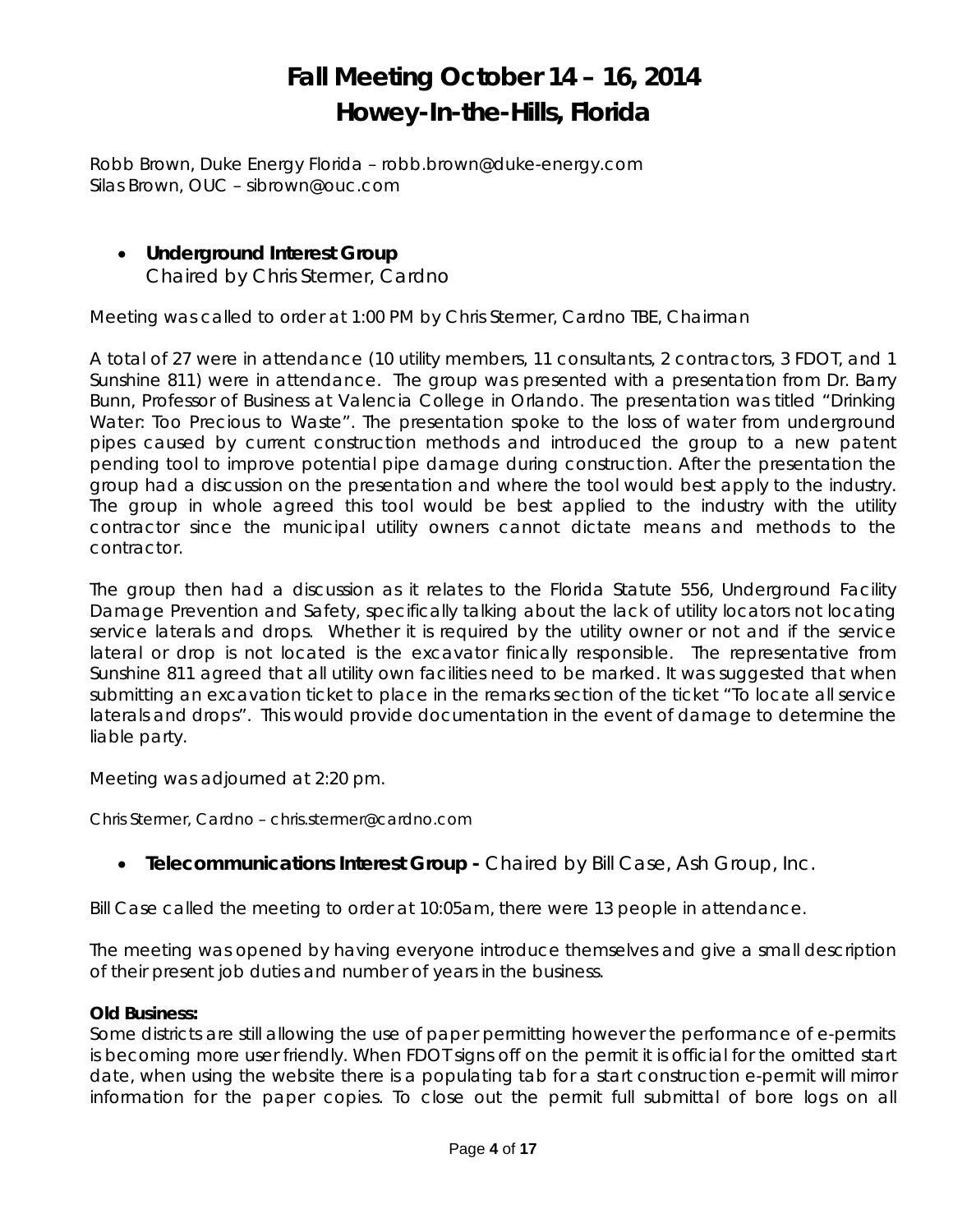underground construction projects are required for task to be completed. The 2014 UAM committee and Tom Bane will post the "2014 UAM current version" to the FDOT website.

### **Open Discussion:**

Discussion about UAO's and their delegates experiences with OSP-Permitting with the FDOT. The consensus was that the OSP system still has a few kinks that need to be worked out but the system works very well overall. Many of the UAO's in the room have used the new system. Also discussed several topics that were brought up in the morning CenturyLink meeting. CenturyLink is working with developers as the provider of last resort. Joint Participation planning for UAO's on roadway projects, Joint use Utility corridors. Wireless hot spot system security through the Cloud system.

### **New Business:**

Harvey Spears with CenturyLink discussed some of the regulatory issues that have recently come up and the changes in regulations. Discussed the carrier of last resort (COLAR) and the issues it presents to the Teleco Company's. The group also discussed some of the differences between the federal regulations and the state regulations and the cost that are associated. Discussion about design build projects and they UAO's being respectful of keeping their discussions with the competing DB firms.

### **Topics for Marco Workshop:**

Telco Group responsible for two hour afternoon presentation/workshop followed by Q/A. Need to come up with topics of interest and see what speakers that we can invite to present. Some of the topics that have been brought up in the past and some new ideas are listed below:

- Joint Trench Corridor and the cost savings through shared costs on roadway projects
- FBI Agent for Cyber Security
- US Marshall, Wireless Design and Utility Relocation

Thanked all for coming to the meeting and called for adjournment at 2:30 pm. Respectfully Submitted,

*Bill Case, The Ash Group, Inc. bcase@ash-grp.com Co-Chair* 

### **2:45 – 4:00 pm - FUCC Subcommittee Meeting**

**Joint Use -** *Chaired by Helen Duncan, Duke Energy Florida (D)*

Meeting was called to order at 2:50 p.m. by Helen Duncan with Duke Energy.

6 utility members, 1 communication company representative and 2 contractors were in attendance. The group continues to work on Best Practices. We reviewed the animated PowerPoint covering Pre-planning, Communication and Permitting. Our discussion covered what we liked and where we felt improvements can be made. Prior to a group conference call in early November, a revised "video" will be sent to all members for review, additional changes or approval.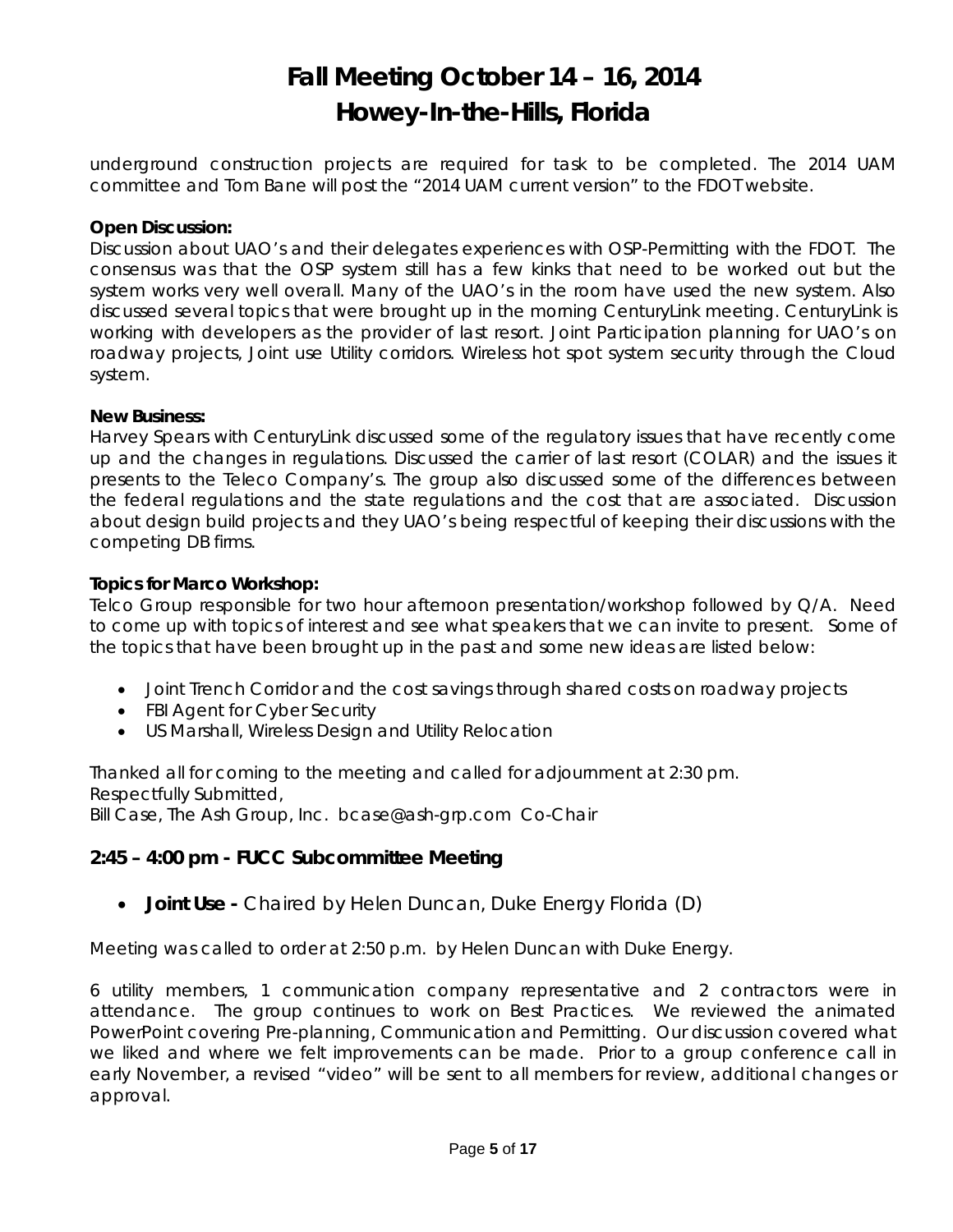The group also outlined expectations for film shots to cover the second topic, Pole Replacement and Transfers. In addition to showing a new pole installation, this video will present the next steps involved in transfer work, from stubbing the pole to stub removal. We also hope to capture on film some locations where a pole replacement was set that complicated the transfer work to be performed by other companies. A graphic explanation would be inserted to show possible alternatives. The group is also contemplating adding the work order design map to help explain various situations.

At this meeting, we decided to blur or cover any individual corporate logos (trucks, hard hats, safety vests, work order designs, etc.) since these videos are being presented by the Joint use Sub-committee of the FUCC and not any individual company.

Meeting was adjourned at 4:00 pm.

*Helen Duncan, Duke Energy Florida – helen.duncan@duke-energy.com* 

- **Permitting** *Chaired by Jan Ash, The Ash Group, Inc.*
	- 12 in attendance

Discussed the issue of maintenance departments getting letters of objection for the installation going to the district maintenance engineer.

Discussed utility to utility design locate information requests.

FDOT Central office is performing a Quality Assurance Review QAR of the e-permitting – Special conditions.

Special conditions that have been added by FDOT on FDOT permits throughout the state may not be consistent with UAM or other regulations, or site specific or review personal preference.

- 1. Work at night requirements.
- 2. Lane closures are allowed only at night. It is an appropriate special condition.

These will come from the existing e-permits. They have selected over 400.They will look at each of the special conditions. The results will be looking to develop better more appropriate list of special conditions that will be set up for the e-permitting.

E-permitting for process.

- ‐ Return times are very positive. Engineers and Techs are getting responses back very quickly.
- ‐ Tom requests any feedback that is positive.
- ‐ Permit gets a notification for as-builts. Uploading permits.
- ‐ Error message that they tried to upload the data. Should be a temporary issue.

Meeting adjourned at 4:00 pm.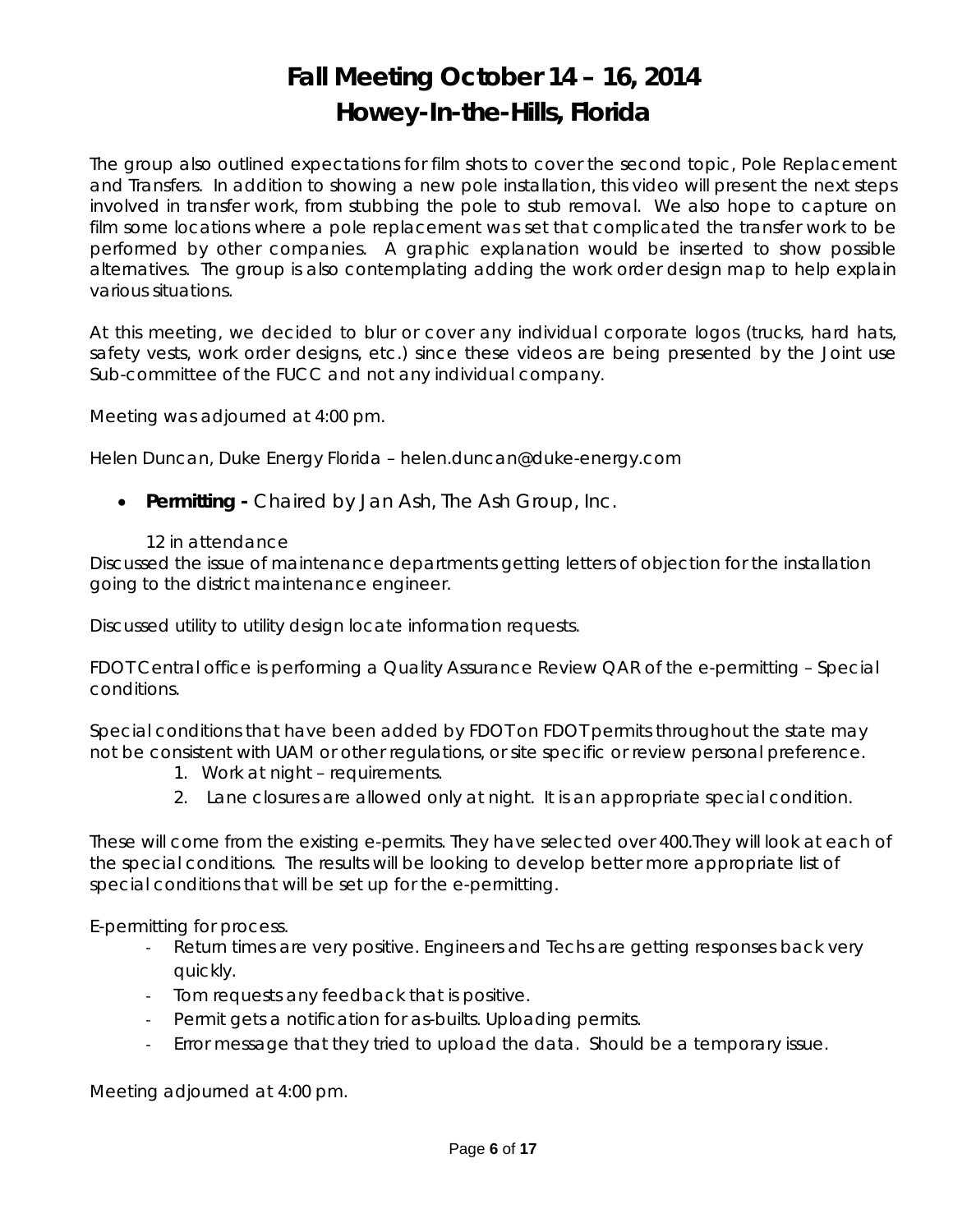*Jan Ash, The Ash Group Inc. – jash@ash-grp.com* 

- **Design Build** *Chaired by Vinnie Lavallette*
	- *-*38 in Attendance
	- -Discussions held regarding the development of a DB Agreement template.
	- -Communication during DB projects.
	- -Delay Claims
	- -UWS involvement on DB projects.

## **4:15 – 5:30 pm – Combined Interest Group Meeting**

All Interest & Subcommittee Chairs presented their discussions held during their respective individual meetings

### **FUCC MORNING SESSION Wednesday, October 15, 2014**

## **8:30 – 10:00 am – Steering Subcommittee Meeting (Special)**

Please note there is vacancies on the Steering Committee that need to be filled: **Water, Sewer, Governmental Non-Utility, Railroad and Public Service Commission.** 

- This special Steering Committee meeting was open to the Subcommittee Chairs and all FUCC members.
- Vince Montgomery, FUCC Treasurer, was not able to attend this meeting. Therefore, any unresolved business related to his position will be deferred to the next Steering Committee meeting.
- Committee confirmed that TECO Peoples Gas' Emeritus status has been acknowledged.
- 811 representatives reported that their Emeritus sponsorship was not correctly recognized in the meeting booklet.
- Jeanna Dean of Parsons Brinckerhoff reported that the PB ad was not included in the meeting booklet. Regrettably, the sponsorship funds were received after the cut-off for the printing of the booklet.
- An appeal was made to the membership to fill the vacant Steering Committee position (i.e. Water, Sewer, Governmental Non-Utility, Railroad, and Public Service Commission).
- John Murphy's (GAI Consultants) planned December 2014 retirement was announced as well as the need to maintain the website.
- Brian Dean of Sunshine 811 offered to maintain FUCC's Constant Contact service.
- The Vice-Chair presented a pros and cons matrix for a reduction in FUCC meeting frequency and solicited input from the general membership.
- The general membership as well as the Steering Committee members in attendance were polled and unanimously agreed to reduce the meeting frequency from the current four (4) meetings per year to three (3) meetings per year. The formal vote for the approval of this change was deferred to the Thursday, October 16, 2014 FUCC Business Meeting.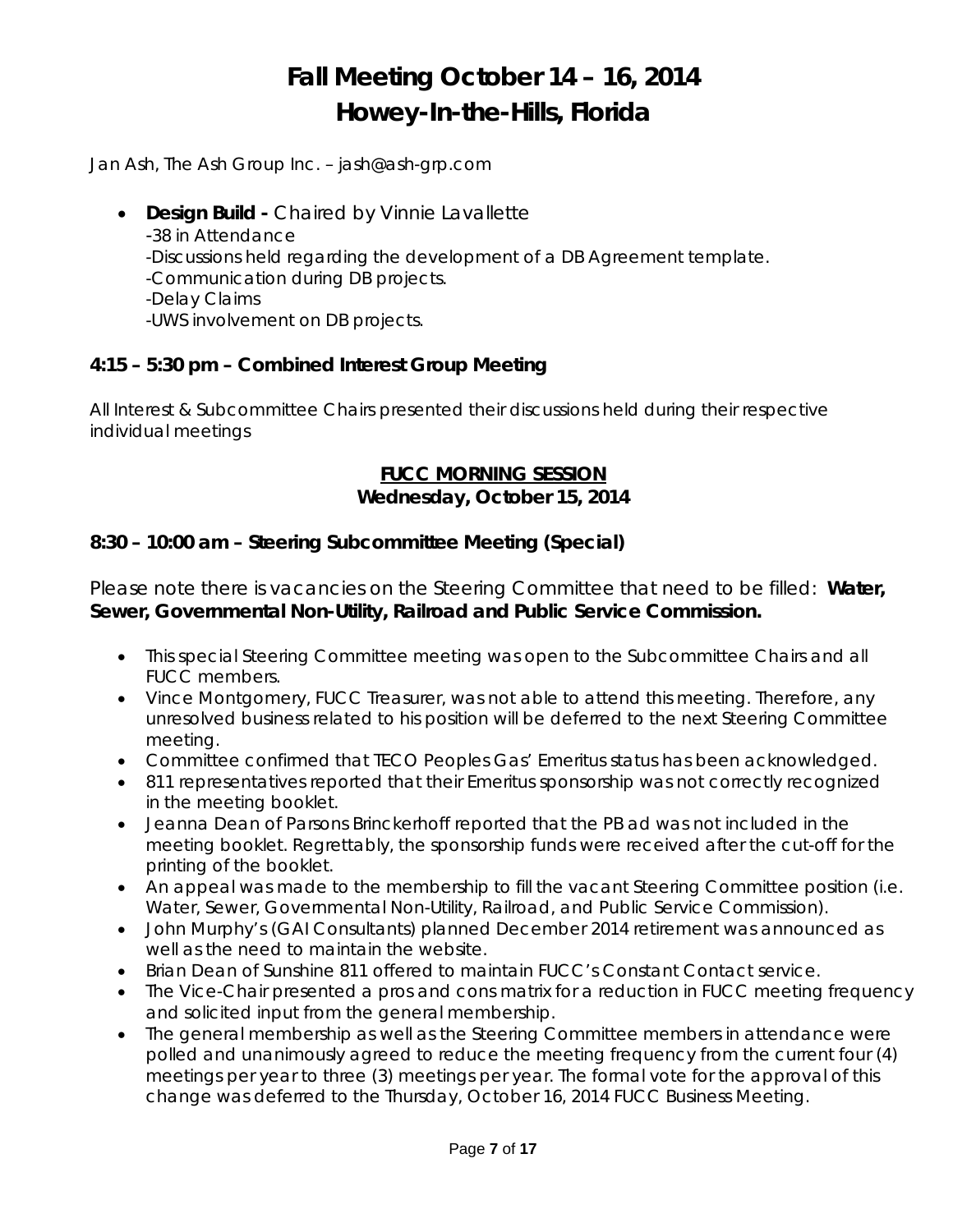- The group discussed the required changes to FUCC's bylaws which would result from a change in meeting frequency.
- The group discussed the immediate need for a Conference Planner. Lori McLaughlin was introduced to the group and has offered to assist with conference planning for the upcoming FUCC meeting.
- Roundtable and motion to adjourn was made by John Murphy and seconded by Chris Stermer.

## **10:15 – 11:30 am – UAM/Standards Review** – Chaired by Bryan Lantz, Verizon

- UAM Workshop held 10/10/2014.
- Review Comments due 10/31/2014

## **1:00 – 1:45 pm - FDOT Forum (DUE/DUA & FDOT Personnel),** *Chaired by Tom Bane, FDOT Central Office*

Districts present: Shirley McCrary District 1, John McCarthy District 2, Jonathan Harris District 3, Tim Brock District 4, Ty Garner District 5, Tony Soto District 6, Katasha Cornwell, District 7, James Kervin Turnpike, Tom Bane Central Office

Discussions held on the following topics:

- ‐ Reimbursement Approval Process Subordinations (Recorded Easements, Prescriptive Rights) Reimbursement is determined by FDOT Legal.
- ‐ DOT Maintenance Engineers stated OSP not being used by smaller Cities and Counties.
- ‐ Timely OSP UAO responses to comments, RAI and revised plans.
- ‐ DOT Maintenance stated no notice given before construction starts. Proper MOT Setup. Closeout of permits in a timely fashion.
- ‐ It has been determined by FDOT Management that deep shaft removals are in the Department's best interest. Tom B. stated removals can be looked at on a case by case basis.

## 2:00 – 5:00 pm - **FUCC EDUCATIONAL WORKSHOP PRESENTATION**

## **"IT Workflow Solutions"**

Presented by: Bill Heath, Sunshine 811

## **FUCC BUSINESS MEETING**

Thursday, October 16, 2014

## 8:00 – **Business Meeting**

Chairman Bryan Lantz called the FUCC Business Meeting to order shortly after 8:00 am. The chairman introduced himself and the other FUCC officers. Next, Bryan welcomed everyone and gave opening remarks. The chairman then proceeded with the invocation given by Robb Brown and the tribute to the flag.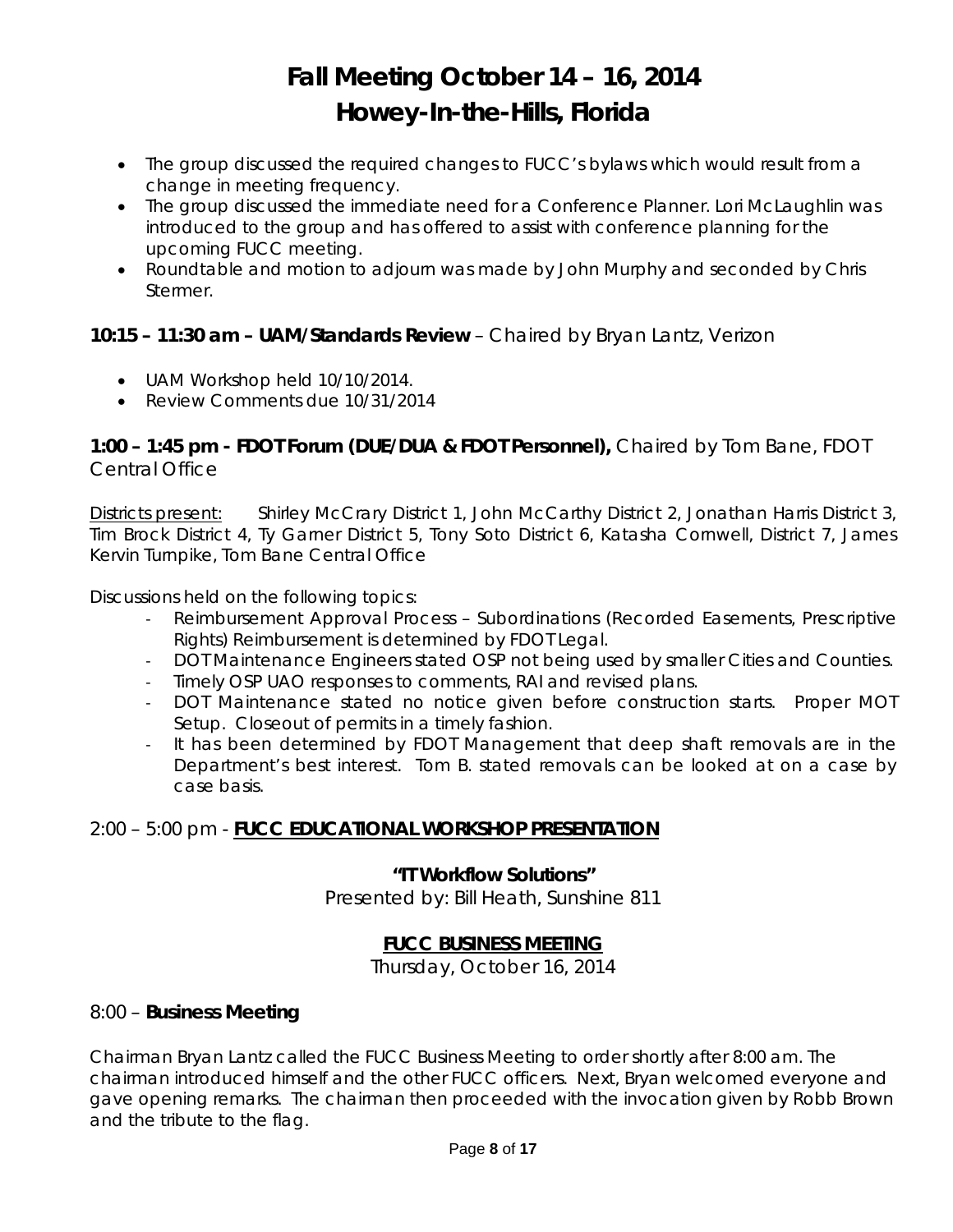### **Secretary's Report –** Jodi Rano

The chairman then requested the Secretary to read the previous meeting minutes. There was a motion made by Vinnie Lavallette, seconded by Robb Brown that the reading of the complete minutes be waived. Motion Passed.

### **Historian's Report** – Chris McLaughlin

#### *50 years ago:*

November 6, 1964, Lancer Restaurant, Leesburg, Florida Vice Chairman H. Dean Broome of Tampa Electric presiding

- 48 people in attendance
- 20 Power
- 13 Telephone
- 4 State Road Department
- 3 Florida Public Utilities Commission
- 2 City of Leesburg
- 2 City of Ocala Utilities
- 1 Orlando City Engineer
- 1 Ocala City Engineer
- 1 City of Orlando
- 1 Retired

### Topics discussed:

- The "Sign Committee" reported that meetings between it and the State Road Dept had been successful in obtaining cooperation with problems that the utilities had been having with large signs. Follow ups were ordered regarding checking the past minutes for policies on signs that overhang SR R/Ws and whether they interfere with utilities and are against the National Electric Safety Code. Box Traxler volunteered to chair the committee and Bill Malloy, Homer Wilson, and Walter Anderson will work with him to pursue standardization.
- There were favorable comments on the newly released "Guide Rules for Issuance of Utility Permits" that were distributed at the August meeting
- An issue regarding waivers of utilities' corporate seals was discussed. State Road Dept representatives don't know who is qualified to sign permits and many times doesn't know who to return them to. Apparently municipal systems could not cancel waivers of corporate seals.
- Various subcommittee group reports indicated that FUCC meetings were "very gratifying". It was opined that the meetings could work out a bulk of the problems and will lead to a better liaison between all involved.
- The group desired to have a representative of the "Cross-State Canal" (the Cross-Florida Barge Canal, now the Cross Florida Greenway) would meet with the committee and inform them as to the scope of the undertaking.
- Chairman MM Noa was not able to attend "due to the press of business".
- The next meeting will be in Winter Park on February 5, 1965.
- Stan Warth, the retired attendee, gave a few "Words of Wisdom" to the group before adjournment.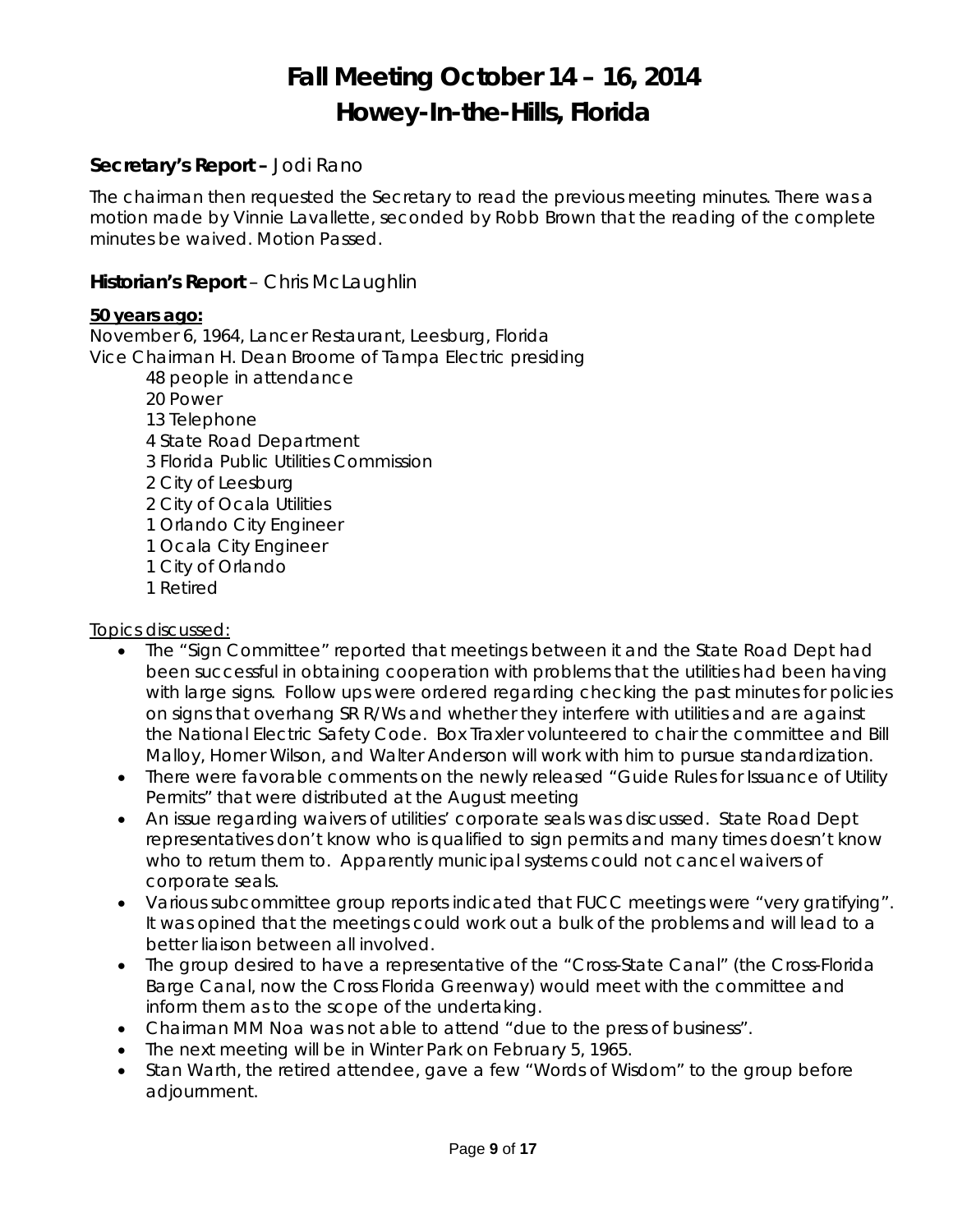*25 years ago:* 

*November 3, 1989, Ramada Inn North, Tallahassee, Florida Chairman Larry Claxon presiding 88 people in attendance 19 Power 17 FDOT 13 Telephone 11 Consultants 6 Cable TV 4 Water 3 Gas 3 OUC 3 Pinellas County 2 St Petersburg 1 each Ft Pierce Utility Authority, Clearwater, North Miami Beach, Manatee Co, Contractor, Leon Co, UNCLE Current members in attendance WAY back then were: Walt Childs – FDOT Mark Sweet – Florida Power Corp. Dennis Black – Paragon Cable, Pinellas County Arthur Gilmore – Florida Power Corp. Betsy Becker – Telesat Cablevision Tom Duggar – Central Telephone Co. (retired Friday, 9/26/14?)* 

### *Topics discussed:*

- *The Historian's Report (yes, Historians love Historian's Report) was read by Bill Garrett of JEA. 50 years prior (75 years from now) there was a meeting but no minutes were found. He then read excerpts from the meeting 25 years ago (50 years from now) on 11/6/1964 that I previously reported.*
- *Chairman Claxon mentioned that Governor Bob Martinez and Lt. Governor Bobby Brantley sent their apologies for not being able to attend the meeting due to the special legislative session.*
- *The Treasurer's Report reported a balance of \$591.59, the same as the August meeting.*
- *Chairman Claxon explained that the Utilities Manual was going through an update and FDOT and several members were tied-up with the hearings of the manual.*
- FDOT State Design Engineer Ken Morefield gave a presentation of the FUTURE trends of *design and plan preparation and the interaction with utilities via CADD.*
- *Richard Powers of FHWA gave an overview on the new design requirements for roads and clear zones. He also gave a video presentation of breakaway pole technology.*
- **•** Bill Stockton of UNCLE reported that the center is handling an increased amount of calls *and 70% of calls received are to notify of work commencing within 48 hours.*
- *Vice Chairman/Steering Subcommittee Chair Tom Duggar reported that they discussed the need from FUCC to be more involved with city and county governments. The new Concurrency Laws give local government more flexibility and resources to generate their own construction programs, thus increasing workload to utilities.*
- *The next meeting will be held on February 1, 1990 at the Bay Harbor Inn in Tampa. Registration fee is \$5.*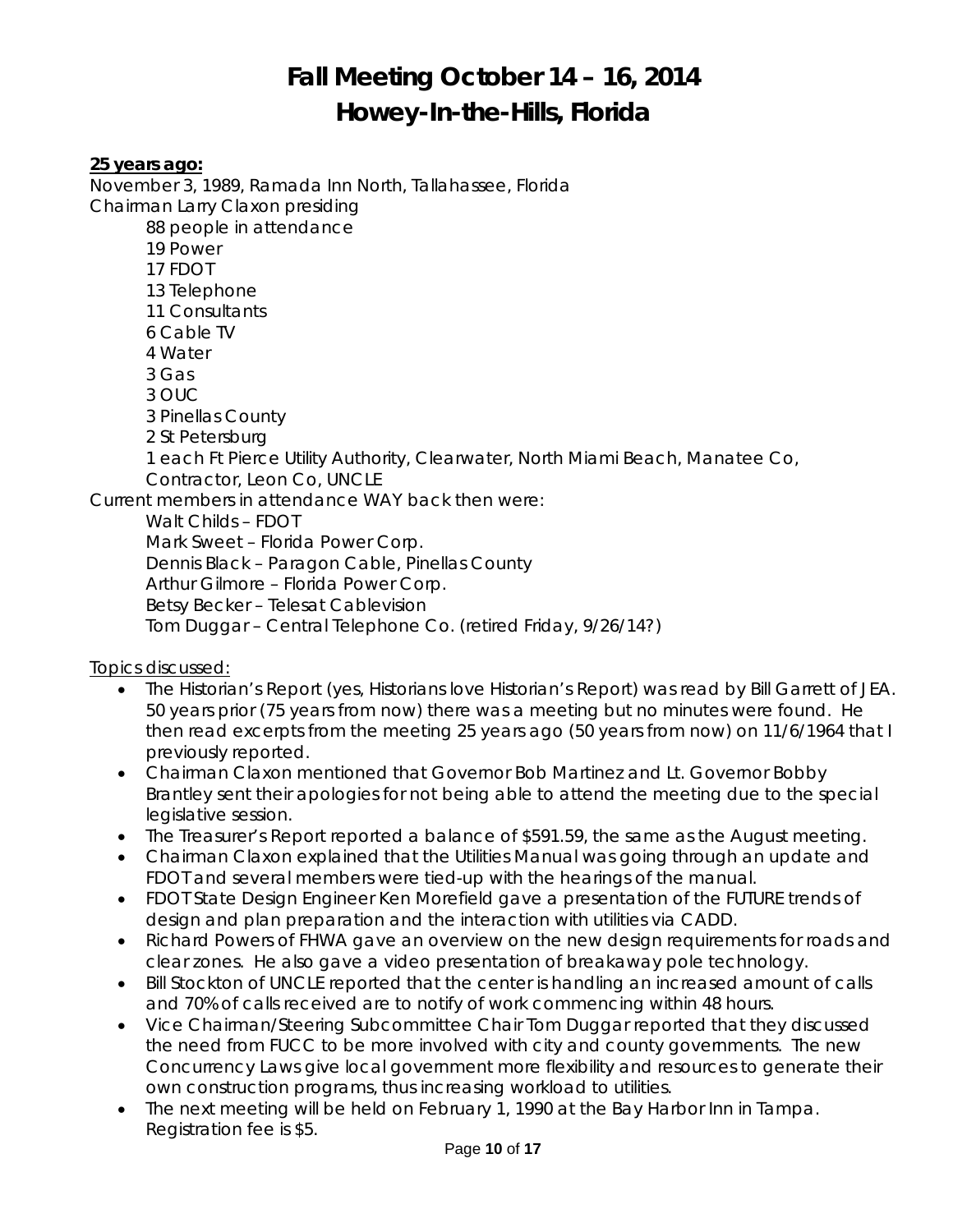- *The May meeting will be held at the Ponce de Leon Resort in St Augustine.*
- *Utility Accommodation GUIDE Chairman Claxon said that Dennis LaBelle was tied up in the hearings with FDOT. The Guide could be completed by summer but that chance is remote.*
- *Foreign Attachments Subcommittee Mark Sweet reported that the task for the group was dealing with "foreign attachers" state wide.*
- *One Call Center Bill Subcommittee FUCC and the Underground Utility Contractors had*  both produced similar bills, the Underground Contractors wanted to wait for a normal session to file the Bill. The FUCC membership will vote for endorsement at the winter *meeting in Tampa.*
- *A new Subcommittee called City-County Participation was formed.*
- *Discussions about CSX R/W being sold to FDOT, FDOT leasing it to counties and the permitting procedures that follow.*

## **Treasurer's Report –** Vince Montgomery

No Report Available



**Presented by, Brian Dean, 811 Liaison** 

#### **SAVE THE DATE**

- **March 10‐12, 2015**: CGA Excavation Safety Conference & Expo, Rosen Shingle Resort, Orlando.
- **March 12, 2015**: FREE Safety Day hosted by Sunshine 811, Rosen Shingle Resort, Orlando.

#### **TECHNICAL UPDATES**

Sunshine 811 is in the testing phase with a number of software enhancements. To stay updated on progress, please subscribe to our Technical E‐mail list at http://list.callsunshine.com/mailman/listinfo/ssocoftechnical. Here's a peek:

- *Single Address Internet Ticket*: Small‐use contractors and homeowners will be able to create tickets with a single‐page Internet ticket.
- *Multi‐browser support with JavaScript map*: Expanding Irth's ability to use browsers including Safari, Chrome and Firefox. Internet Explorer 7+ users will also be able to switch between .Net and a JavaScript map.
- *Mobile Friendly*: Accessing Irth and ITE ticket information online will be easier with mobile‐friendly pages.
- *Positive Response*: 1) Member utility companies will be able to provide comments with response codes; 2) Excavators will be able to provide the work start date and time for excavations near High Priority Subsurface Installations (2C code); and 3) Excavators will have ability to agree or disagree with marking delays when code 3F is used. (Unmarked ‐ marking delay requested by locate technician and agreed to by excavator.)

#### **DAMAGE REPORTING**

ZERO underground utility DAMAGES require 100% COMMITMENT. Step 1: Use Sunshine 811's new online damage report. Data is exempt from the public records law, remaining confidential. Step 2: We'll use the data to develop targeted education and

#### Page **11** of **17**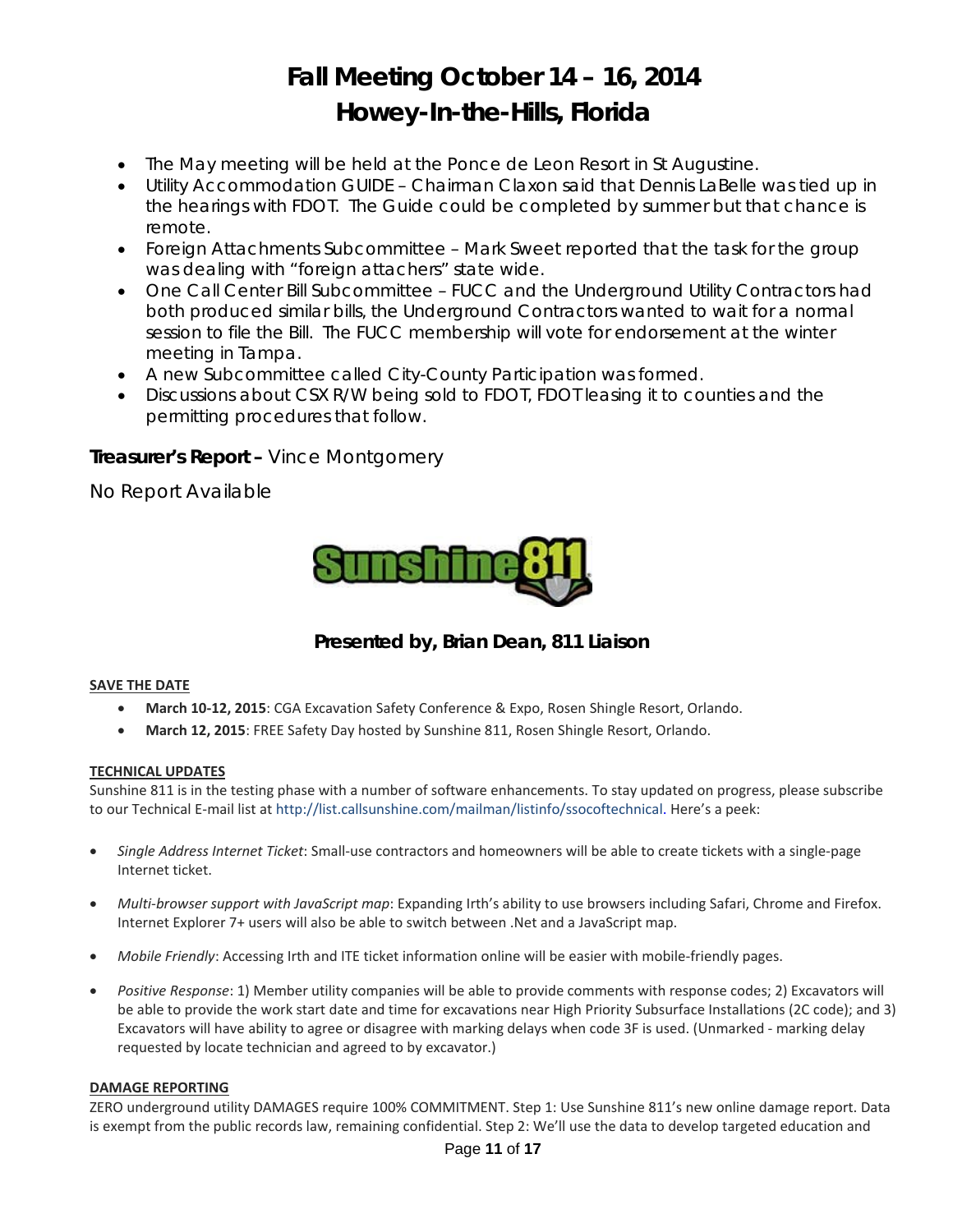awareness campaigns. Only together will we make Florida the safest place to dig. Start today! www.sunshine811.com/damagereport.

#### **NEW POSITIVE RESPONSE CODE**

2D Marked with Exceptions ‐ High profile utility in conflict. An underground facility that delivers service to a large number of people or that could cause major problems, if hit, is within your excavation site. Contact the utility if you want more information.

#### **INTRODUCING…**

John Segovia is the new South Florida liaison! He comes to us with more than 15 years of safety-related background. You may contact John at john.segovia@sunshine811.com or call (386) 575‐2058.

#### **SAFETY MATTERS**

Have your employees take Sunshine 811's free online course Safety Matters: http://training.sunshine811.com/. Contractors can earn one CEU toward a contractor's license as approved by the Construction Industry Licensing Board. Course # 0610048, Providership #004‐0001110. Visit http://ceu.sunshine811.com.

#### **SUNSHINE 811 OUT AND ABOUT**



We're teaming up with the Miami Dolphins! Watch for us on the score clock during the game. Listen for us on Miami Dolphins Radio Network before, during and after the game. Plus there's lots more planned for April including a contest where two Dolphins fans will meet the Dolphins first round pick in the 2015 Draft.

We just wrapped up filming at the call center and in Tampa for our new educational video clips. Visit our Facebook page to see photos from the shoot.

#### **CALL CENTER STATISTICS FOR September 2014 (Fiscal year runs June 1st through May 31st)**

- Incoming ticket volume up 17% from previous year, up 11% for fiscal year-to-date (FYTD) and up 4% from August.
- Outgoing transmission volume up 10% from previous year, up 5% for FYTD, and down 1% from August.
- Average answer speed at 15 seconds for the month and 33 seconds for FYTD.
- Incoming ticket volume at 70% ITE (68% for FYTD) and 30% phone (32% for FYTD).
- Sunshine 811 total membership at 961 primary and 382 associate.

## **FDOT Reports**

**District 1 –** DUA Shirley McCrary reported the following:.

- $\bullet$  I-75 at University will be the 1<sup>st</sup> DDI (Diverging Diamond Interchange) in the State. Considerable political involvement on this project. Final 2017.
- Liaison Meeting to be held late 2014

**District 2** – DUA John McCarthy reported the following:

- Mostly Design Build projects in D2
- UAOs are invited to meet with each shortlisted firm.
- UCC Meetings continuing
- Nest D2 Liaison Meeting is set for March 2015

### **District 3 -** No DUA present

**District 4 –** DUA Tim Brock reported the following:

• I-595 (P3) Mega Project has been completed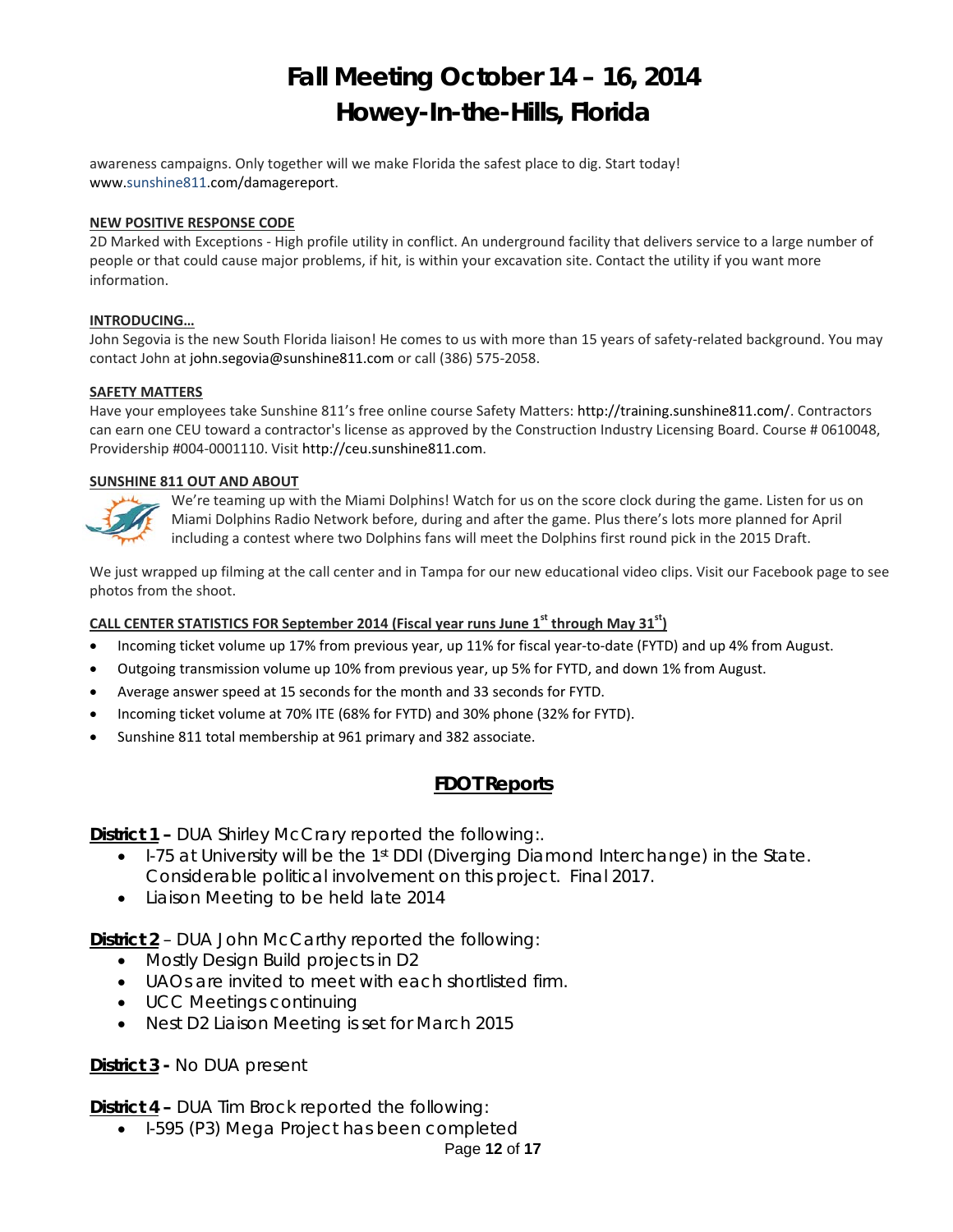- Upcoming managed/express lane projects along I-75 & I-95
- Airport Improvements
- Port Expansion
- Production & Letting list sent electronically to the UAOs and Consultants (Let Tim know if you need to be added to the distribution list)
- 2 New Employees in the District Utilities Office. Eugene Khashper & Kadian McCleon.

**District 5 –** No DUA present.

**District 6 –** No DUA present.

**District 7 –** DUA Katasha Cornwell reported the following:

- D7 is working on OSS (One Stop Shop) doe Utility Coordination. Online system for UAOs, Consultant and DOT to coordinate projects. Statewide initiative.
- Numerous projects including: (4) I-75 DB projects, Gateway (Pinellas) 5 projects combined into 1 DB, Keystone Trail (Low Bid), SR 54 Awarded (Low Bid).
- Informal Utility Coordination Training set for 1<sup>st</sup> Quarter of 2015.
- Nest D7 Liaison Meeting set for April 2015.

**Turnpike Enterprise –** DUA Jim Kervin reported the following:

#### **Central Florida Projects**

**FPID 243017-1:** New interchange at SR 91/SR 417 in Orange County. Central Florida Expressway (formerly known as O/OCEA) is participating in this project for new ramps in the interchange. The design is underway. The Turnpike pre-construction meeting was held on October 9, 2014, with early works planned to begin October mid-to-late 2014.

**FPID 411406-1:** Widen turnpike Mainline (SR 91) from Osceola Parkway to Orlando South Interchange, MP 248 - 255.5. Design is underway. The anticipated letting is June 2016.

**FPID 406090-5:** Widen turnpike Beachline Expressway (SR 528) from I-4 to Turnpike Mainline (SR 91), MP 0 - 4.3. Design is underway. The anticipated letting is April 2015.

**FPID 406110-1:** Design/Build project at Turnpike Mainline (SR 91) and I-75 Interchange Modifications, northern Turnpike terminus, MP 309. The RFP and design concept are under development.

**FPID 429018-4** Resurface Turnpike Mainline (SR 91) from Orange Osceola County line to the Beachline Expressway (SR 528) southbound lanes only. Design is underway. The anticipated letting is June 2016.

**FPID 429023-1:** Resurface SR 417 in Seminole County from MP 12.3-17.4. Construction is underway.

**FPID 429331-1:** Design/Build project at Turnpike Mainline (SR 91) and I-4 interchange included improvements and a new ramp bridge. Construction is complete.

**FPID 419325-1:** Part of Turnpike's Canal Protection Program. Project includes installation of roadside barriers in areas of water hazards through Sumter County from MP 298-309. Construction is complete.

**FPID 427690-1:** Aloma Avenue interchange modifications at State Road 417. Construction is complete.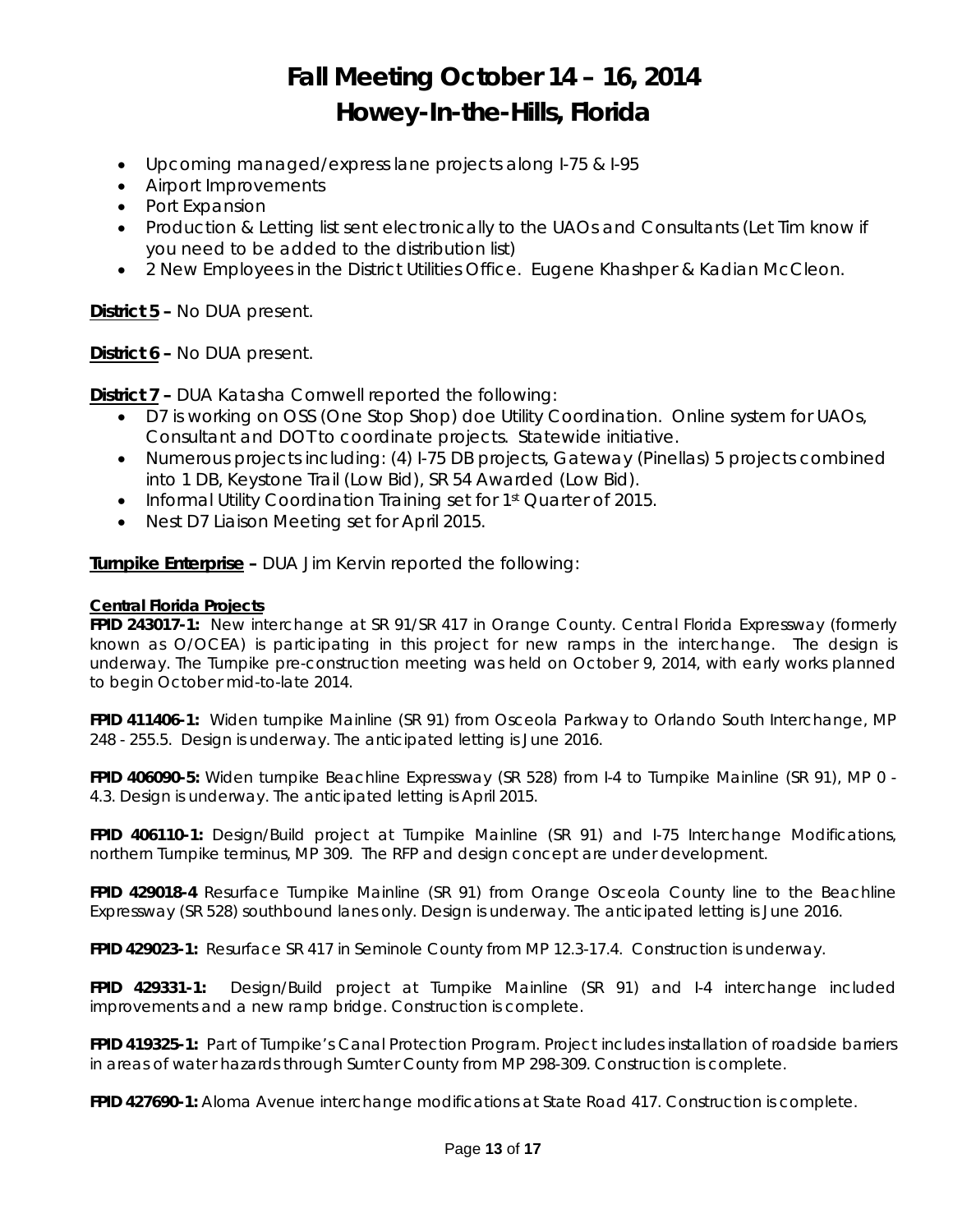**FPID 432826-3:** Roadside Improvements on Turnpike Mainline (SR 91) from MP 216.8 – 227.1. Design consultant procurement is underway.

**FPID 433827-3:** Roadside Improvements on Turnpike Mainline (SR 91) from MP 239.3 – 227.1. Design consultant procurement is underway.

**FPID 435773-1:** Turnpike Mainline (SR91) at Yeehaw Junction/SR 60 conversion of lane to SunPass only, MP 193 in Osceola County. Design is underway. The anticipated letting is April 2015.

#### **South Florida Projects**

**FPID 406095-1:** Widen Turnpike from HEFT to north of Johnson Street in Broward County. Design is underway. The anticipated letting is May 2019.

**FPID 406096-1:** Design/Build project to widen the HEFT in Miami-Dade County from 4 to 8 lanes from Eureka Drive to south of Killian Parkway, which include reconstruction of SR 874 Interchange. Construction is underway.

**FPID 406103-1:** Interchange improvements at Turnpike Mainline (SR 91) and Sunrise Blvd. Design is underway. The anticipated letting is March 2015.

**FPID 415051-1:** Design/Build project to widen the HEFT from SW 88<sup>th</sup> Street to SW 72<sup>nd</sup> Street. The Design/Build firm was awarded the project May 2014. The anticipated construction NTP is December 2014.

**FPID 415051-4:** Design/Build project to widen the HEFT from Bird Road to SR 836. Design/Build firm was awarded the project. The Design/Build firm's anticipated award is in April 2015.

**FPID 415462-6:** South Florida AET Conversions on Turnpike Mainline (SR 91) Phase 4B from Dolphin Center Interchange to Griffin Road. Construction Underway.

**FPID 423371-1:** Widen HEFT from SR 836 to NW 57th Ave. in Miami-Dade and Broward Counties from 6 to 8 and 10 lanes. PD&E is complete.

**FPID 423373-1:** PD&E study to widen Turnpike's Miami-Dade "Spur" and the HEFT in the Golden Glades area of south Florida. The study is underway.

**FPID 427146-1:** Design/Build project to widen the HEFT from SW 72nd Street to Bird Road. The project is under construction.

**FPID 427685-1:** Construct auxiliary lanes on the HEFT from N.W. 74th Street to NW 106th Street in Miami-Dade County. Construction is underway.

**FPID 431281-1:** Sawgrass Expressway All Electronic Tolling Conversion AET - 5B in Broward County. Construction is underway.

**FPID 431100-1:** Resurface HEFT from MP 33.2 to MP 39.6. Design is underway. The anticipated letting is October 2015.

**FPID 432456-1:** Resurface the Turnpike Mainline (SR 91) from Atlantic Avenue to Boynton Beach Blvd. in Palm Beach County. Construction is complete.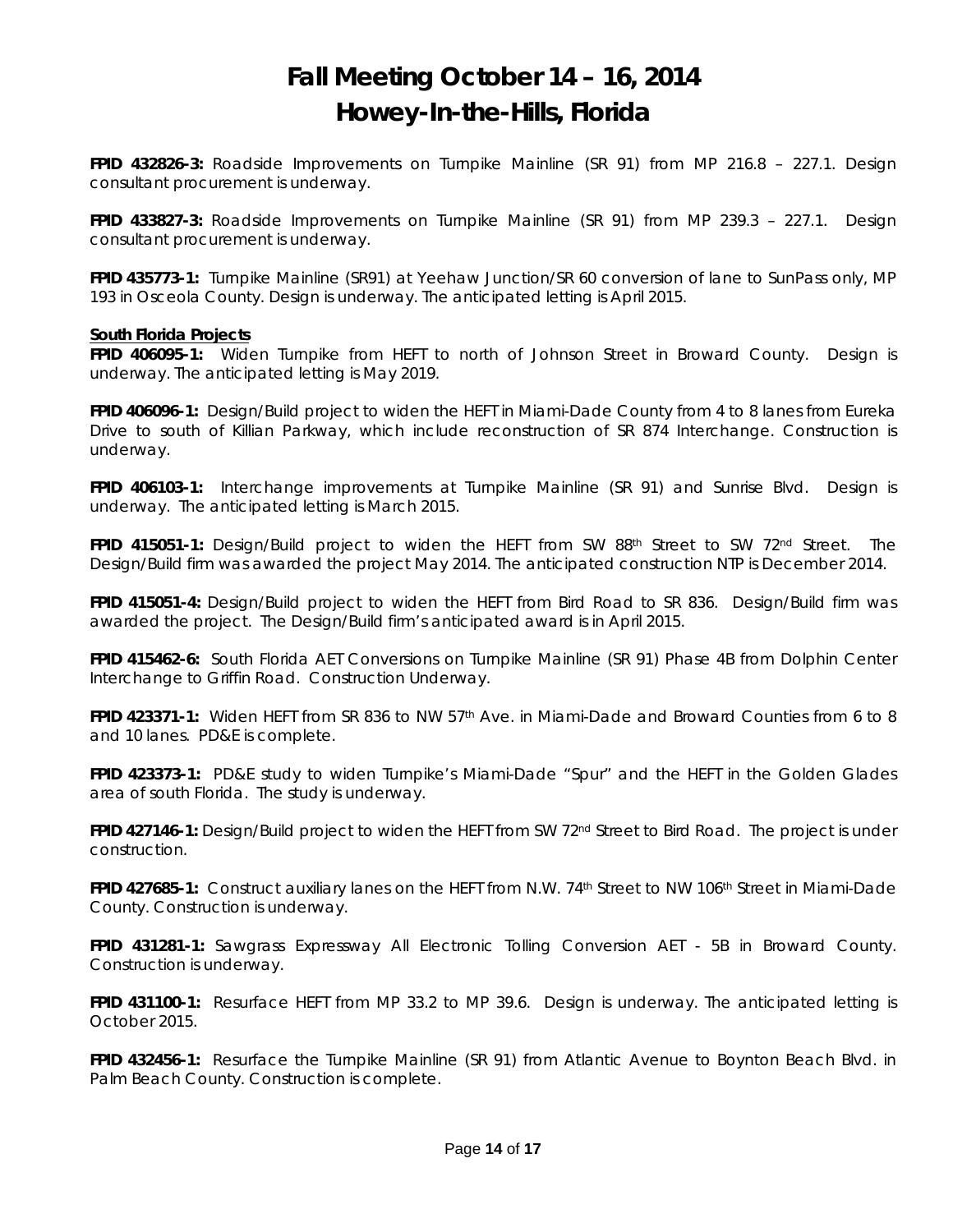**FPID 433689-1:** Lake Worth Road Interchange improvements at Turnpike Mainline (SR 91) and Lake Worth Road in Palm Beach County. Construction is underway.

**FPID 435615-1:** Glades Road Northbound Ramp Improvements in Palm Beach County. Design is underway. The anticipated letting is May 2015.

**FPID 435615-4:** Glades Road Intersection Improvements in Palm Beach County. Design is underway. The anticipated letting is May 2015.

#### **West Florida Projects**

**FPID 406151-1:** Widen Veterans Expressway in Hillsborough County from 4 to 8 lanes from Memorial Highway to Gunn Highway. The widening & reconstruction project will be done in three sections and will include All Electronic Tolling ("AET") in the scope of work. The projects are under construction.

1) FPID 431275-1 Veterans Exwy from to south of Linebaugh to Gunn Hwy.

2) FPID 406152-1 Veterans Exwy from north of Barry Rd. to south of Linebaugh.

3) FPID 406151-1 Veterans Exwy from Memorial Hwy to north of Barry Rd.

**FPID 406151-4:** All Electronic Tolling on SR 589 (Veterans Expressway and Suncoast Parkway). Construction is underway.

**FPID 427324-3:** Resurface and safety improvements on Suncoast parkway in Hernando County, approximately 20 miles. Construction is complete.

**FPID 429025-1:** Resurface and safety improvements on Suncoast Parkway in Hillsborough County. Construction is underway.

**FPID 429350-1:** Design/Build project to widen Veterans Expressway from south of Gunn Highway to Sugarwood Plaza, MP 9-11. Conceptual Design is underway. Early works construction is scheduled to begin October 2014.

**FPID 429350-4:** Design/Build project to widen Veterans Expressway from Sugarwood Plaza to Van Dyke Road, MP 11-14. The Design/Build firm's anticipated award is in October 2014.

**FPID 405270-1:** New construction of the SR 589/Suncoast Parkway Section 2 from U.S. 98 to the Hernando/Citrus County line. Design is underway. The anticipated letting is October 2024.

**FPID 405270-4:** New construction of the SR 589/Suncoast Parkway Section 2 from Cardinal Street to SR 44. Design is underway. The anticipated letting is October 2024.

*Kervin's Corner: Jim expressed his appreciation to the FUCC for providing an atmosphere for problem solving during the conferences. Issues and concerns resolved in a day as opposed to weeks*.

**FDOT Central Office -** Tom Bane indicated the Fall 2014 meeting was attending by, FDOT DUE/DUAs, FDOT Permitting and Central Office Utilities Staff. He reported on a statewide QAR of permit conditions review. Also, Delay Claim Reviews, the Development of a Statewide Utility Users Guide by Jacobs, including Design, Maintenance, and Construction. UAM Workshop held on 10/10/2014. FUCC attended the workshop. Comments received until 10/31/2014.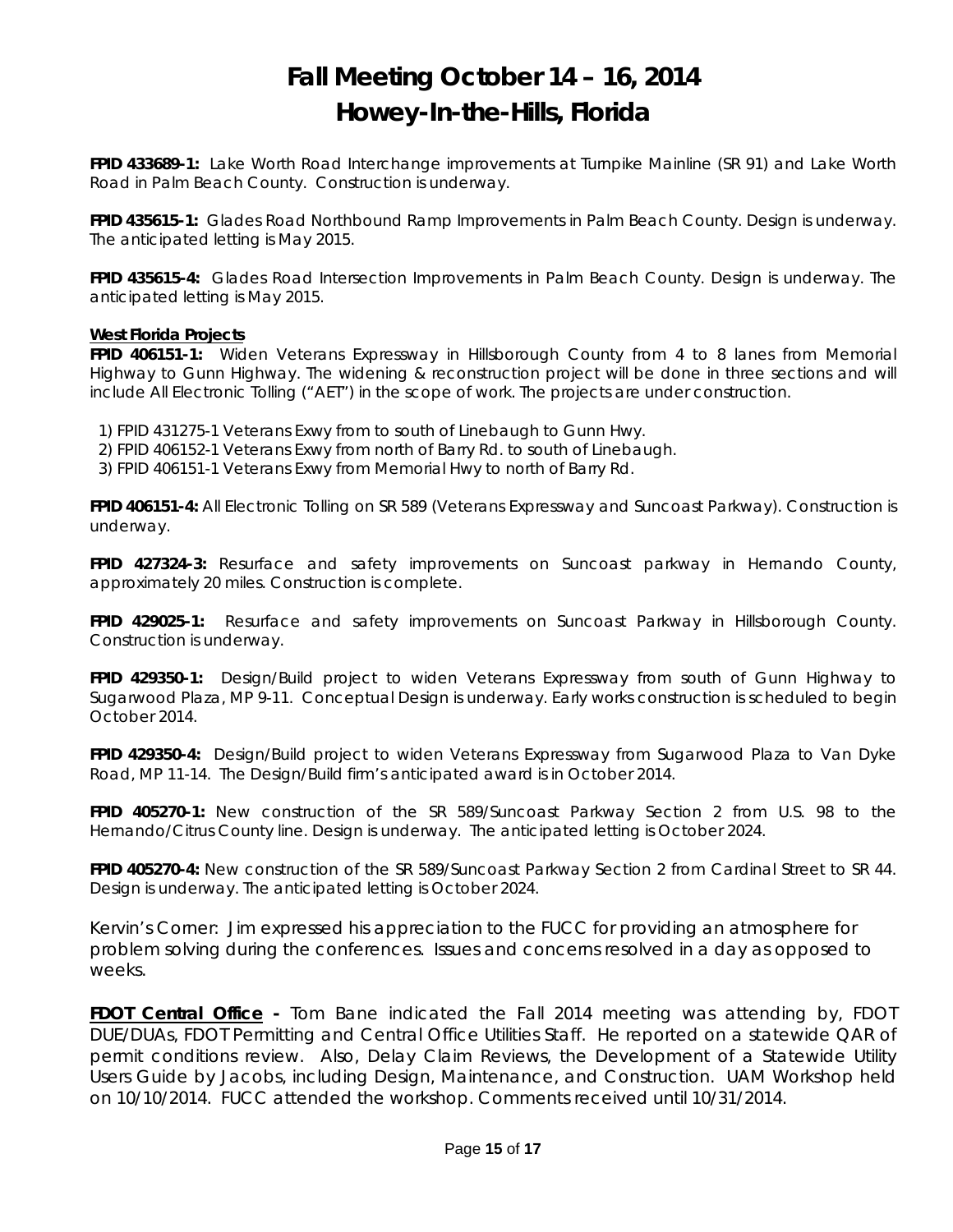## **FUCC SUBCOMMITTEE REPORTS**

**Steering Committee** – Previously Discussed.

**Awards/Nominations –** Vinnie Lavallette requested nominations for next year's Liaison Person of the Year award. She also reminded everyone that the 2015/2016 incoming Officer will need to be from a UAO and not from a power organization.

**Programs -** Previously Discussed.

**Conference Planning –** Previously Discussed.

**Membership/Promotions -** Previously Discussed.

**UAM/Standards Review** - Previously Discussed.

**Joint Use** - Previously Discussed.

**Bylaws Review** - Vinnie Lavallette made a motion and Vince Montgomery seconded to approve the changes that have been made to date. Motion Passed.

**Permitting** - Previously Discussed.

**Design/Build** – Previously Discussed.

**Sound Walls** – Did not meet.

**E-Business/Web Page**- John Murphy will be retiring in Dec. 2014. GAI will still update the website as needed. Can a suggestion box be added to the website?

**UCC Certifications –** Previously Discussed.

**Banquet Planning** – Jeanna Dean reported on the Annual Banquet theme. Reminded everyone that this is great opportunity to network during the evening.

**FUCC/TAC Mast Arm Conflict Task Force** – David Kuhlman - Did not meet during this conference. David asked for suggestions on innovative contractors. He is currently following up with Contractors and DOT Construction on previously discussed items.

**Chairman's closing message**- Bryan thanked everyone for attending and being open minded to the potential changes and improvements that were discussed during the last 3 days.

### **OLD BUSINESS:**